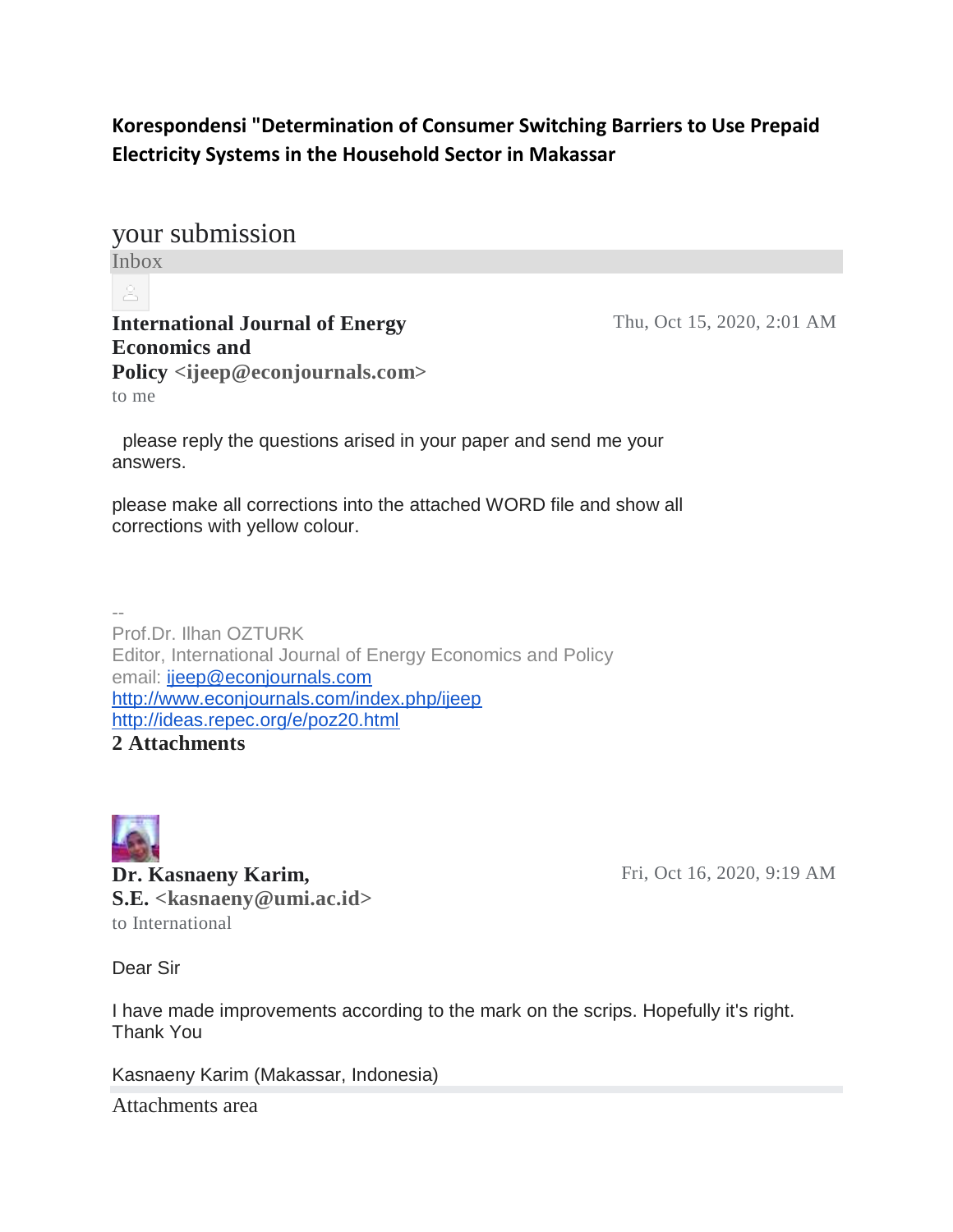Tue, Jun 29, 10:18 PM



## **Forwarded Conversation**

**Subject: your submission**

------------------------

From: **International Journal of Energy Economics and Policy** [<ijeep@econjournals.c](mailto:ijeep@econjournals.com) [om>](mailto:ijeep@econjournals.com) Date: Thu, Oct 15, 2020 at 2:01 AM To: [<kasnaeny@umi.ac.id>](mailto:kasnaeny@umi.ac.id)

please reply the questions arised in your paper and send me your answers.

please make all corrections into the attached WORD file and show all corrections with yellow colour.

-- Prof.Dr. Ilhan OZTURK Editor, International Journal of Energy Economics and Policy email: [ijeep@econjournals.com](mailto:ijeep@econjournals.com) <http://www.econjournals.com/index.php/ijeep> <http://ideas.repec.org/e/poz20.html>

---------- From: **Dr. Kasnaeny Karim, S.E.** [<kasnaeny@umi.ac.id>](mailto:kasnaeny@umi.ac.id) Date: Fri, Oct 16, 2020 at 9:19 AM To: International Journal of Energy Economics and Policy [<ijeep@econjournals.com>](mailto:ijeep@econjournals.com)

#### **3 Attachments**

your submission

External Inbox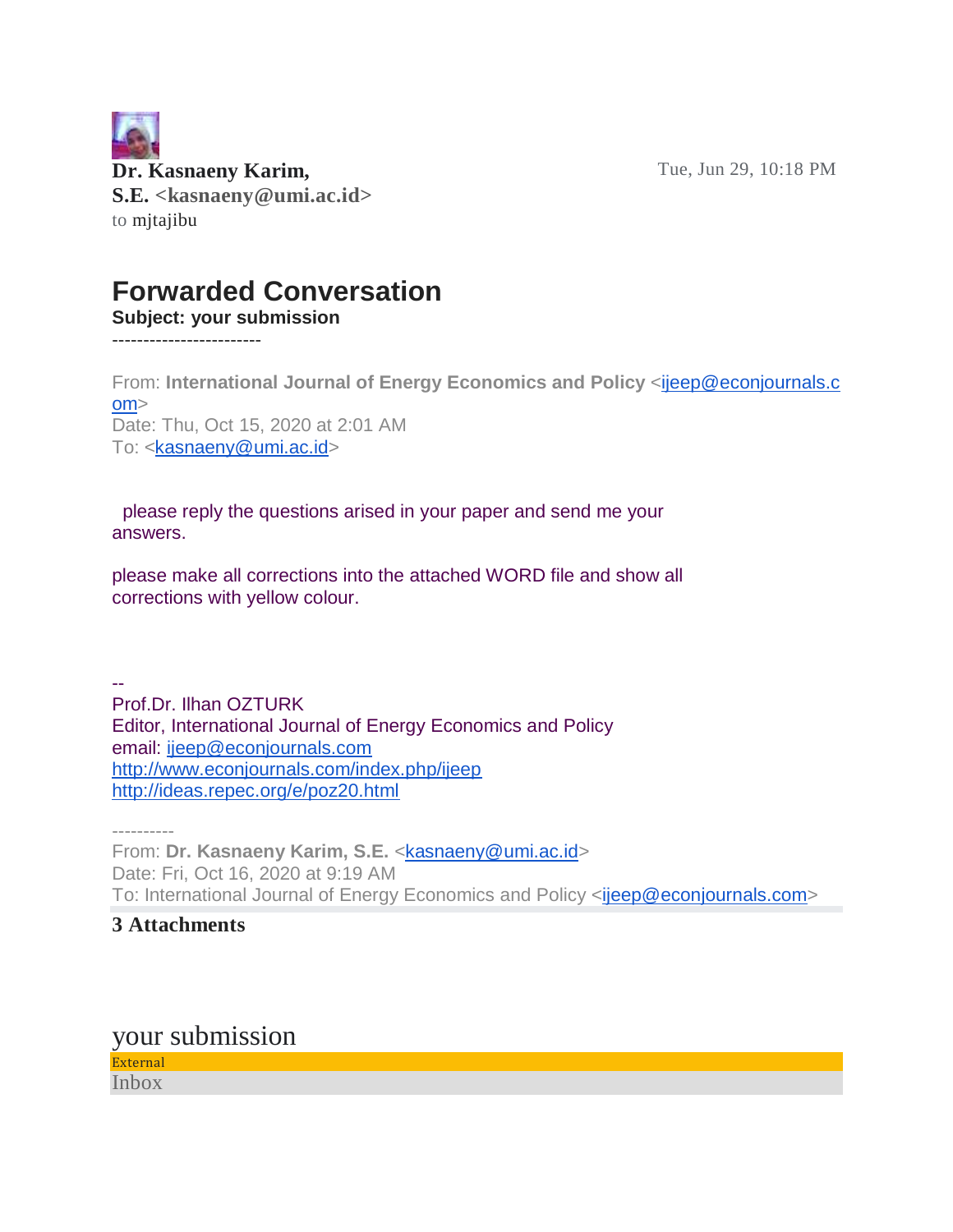# **International Journal of Energy Economics and Policy <ijeep@econjournals.com>**

to me

Dear Kasnaeny Karim,

I am happy to inform you that your paper entitled "Determination of Consumer Switching Barriers to Use Prepaid Electricity Systems in the Household Sector in Makassar, Indonesia" has been accepted for publication in IJEEP for the next issue. Your paper will be send to you for final proof check very soon after payment received.

Thus, I would like to remind you to pay 590 USD publication fee as soon as possible to the following account:

Name of account holder:: KIBRIS IKTISAT BANKASI Ltd. Address: İktisat Kule, 151, Bedreddin Demirel Caddesi, Lefkosa, Mersin 10, TURKEY. Bank account NO (IBAN): : TR19 0001 5001 5804 8014 6767 84 Bank name: TURKIYE VAKIFLAR BANKASI T.A.O. SWIFT: TVBATR2A

VERY IMPORTANT: Please add following explanation in payment document:

"Econjournals publication fee"

-- Prof.Dr. Ilhan OZTURK Editor, International Journal of Energy Economics and Policy email: [ijeep@econjournals.com](mailto:ijeep@econjournals.com) <http://www.econjournals.com/index.php/ijeep> <http://ideas.repec.org/e/poz20.html>

**Dr. Kasnaeny Karim, S.E. <kasnaeny@umi.ac.id>** to International

Thu, Sep 17, 2020, 4:15 AM

Thank you, for your information

Kasnaeny Karim